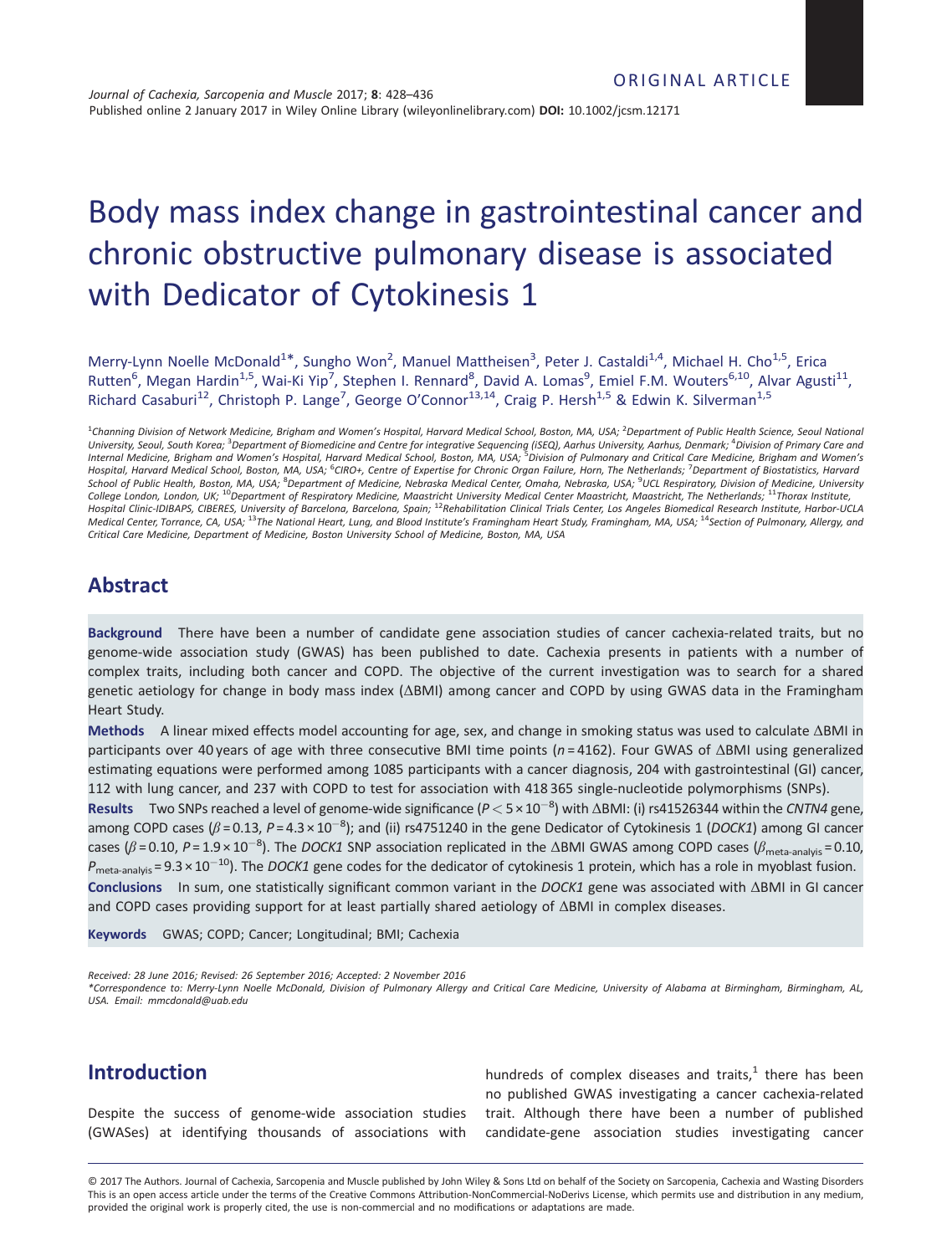cachexia-related traits (reviewed in Refs<sup>2,3</sup>), candidategene association studies are limited to known biology and do not take advantage of the agnostic, hypothesisfree approach of genome scans. Thus, the cancer cachexia community would benefit from GWASes in order to discover new genes and pathways involved in the aetiology of cachexia.

Body mass index (BMI) is a highly heritable cross-sectional measure that is frequently employed to monitor changes in body composition in epidemiological studies. Over 100 genetic loci have been associated with BMI.<sup>4,5</sup> Changes in BMI (ΔBMI) have also been shown to be heritable with estimates ranging from 0.14 to 0.86. $6,7$  At one end of the BMI spectrum, obesity is a known risk factor for a number of complex diseases. At the other end of the spectrum, patients who lose weight are also at increased risk of mortality, which is the impetus for investigating muscle wasting and cachexia.<sup>8</sup> Cachexia can be characterized in part as a rapid change in weight, including loss of fat-free muscle, as part of the pathology of an illness.<sup>8</sup> Cachexia is often thought of with respect to cancer; however, it occurs in patients suffering from many chronic, complex diseases, including chronic obstructive pulmonary disease (COPD), congestive heart failure, AIDS, and cystic fibrosis, among others.<sup>8,9</sup> In fact, the number of COPD patients with cachexia was recently estimated to be 1.4 times higher than the number of cancer patients with cachexia.<sup>10</sup> Regardless of the primary complex disease diagnosis, cachexia is associated with poor prognosis and an increased burden on the healthcare system.<sup>8,11</sup>

In the current report, we begin to fill the gap in reported GWASes investigating cachexia-related traits. We analysed genetic data available via public access (dbGaP) from the Framingham Heart Study (FHS).<sup>12</sup> In the current manuscript, we integrated data from GWAS of ΔBMI in cancer and COPD cases to search for overlapping genetic variants.

## Materials and methods

#### Study population

Ethics approval was obtained for the proposed analyses from the Brigham and Women's Hospital Institutional Review Board and has been performed in accordance with the ethical standards laid down in the 1964 Declaration of Helsinki and its later amendments. Phenotype and genotype data from FHS were used in the analyses. The FHS is a longitudinal population-based study of individuals from Framingham, MA.<sup>12</sup> FHS genotype and phenotype data were downloaded through authorized accession obtained from National Institutes of Health Data Access Committee of dbGaP phs000007.v16.p6. Genotype data from the Affymetrix 500 k mapping array plus the Affymetrix 50 k supplemental array (phs000342.v4.p6) were used in the analyses.

#### Generating change in body mass index phenotype in cancer and chronic obstructive pulmonary disease cases

Figure 1A depicts a flowchart illustrating the number of subjects included in the analyses with genotype, ΔBMI, and additional phenotype (cancer and/or COPD diagnoses). Using the FHS data, ΔBMI was calculated by using the last three consecutive time points (~2–4 years apart) for individuals over 40 years of age who participated in the Original and Offspring Cohorts by using a random slope and intercept linear mixed effects model accounting for age, sex, and change in smoking status as fixed effects. COPD diagnosis was generated by using spirometry<sup>13</sup> reported at visits 16, 17, and 19 in the FHS Original Cohort and

Figure 1 (A) Flowchart of number of subjects included in analyses with genotype, change in body mass index and additional phenotype data. (B) Venn diagram representing overlap between all subjects with change in body mass index, cancer, and chronic obstructive pulmonary disease diagnoses. Counts are based on the number of participants with genotype data and change in body mass index variable.

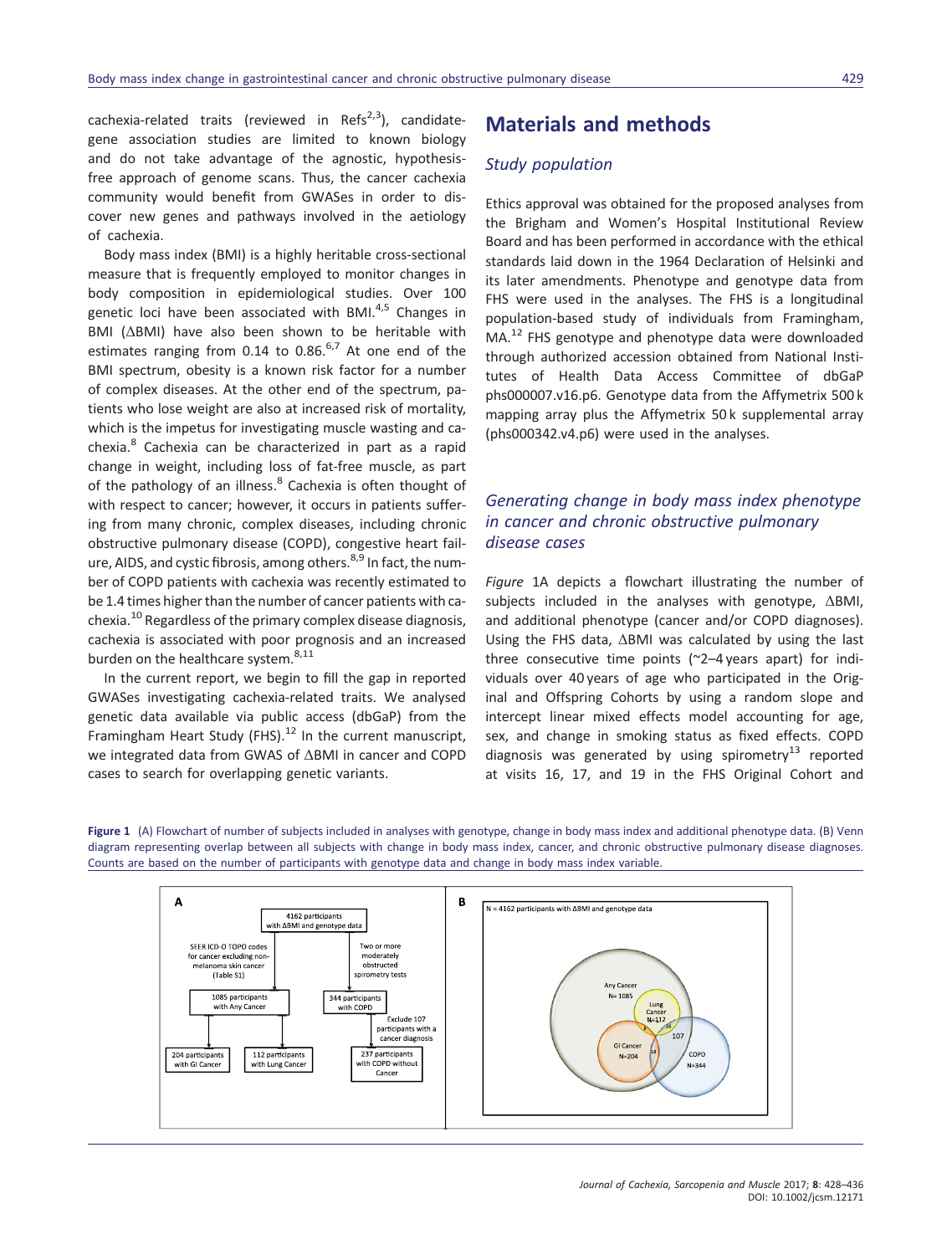visits 5, 6, 7, and 8 in the FHS Offspring Cohort. An individual was coded as having COPD if they had at least two moderately obstructed (or worse) spirometry tests (FEV<sub>1</sub>  $<$  80% and FEV<sub>1</sub>/FVC  $<$  0.7) that did not improve at a later visit ( $n = 344$ ). An individual was coded as having any cancer if they reported a cancer diagnosis as coded with SEER ICD-O topography (TOPO) codes at any time during the study ( $n = 1085$ ). Please see Table S1 for specific details on the TOPO codes used. Overall, 4162 participants had information to calculate ΔBMI and genotype data. Of these, 1085 had a cancer diagnosis, 344 had COPD based on lung function, 204 had a GI cancer diagnosis, and 112 had a lung cancer diagnosis. A total of 237 COPD cases did not also have a concurrent cancer diagnosis based on TOPO codes.

#### Genome-wide association studies of change in body mass index

Genotyping quality control procedures were used to ensure high-quality data for association testing. The Affymetrix 500 k and 50 k data were cleaned separately and then combined prior to association testing. Briefly, DNA samples were excluded if missing more than 3% of genotypes, if reported familial relationships did not agree with those estimated from the genotypes, exhibited excess heterozygosity or homozygosity, or were outliers by using principal components analysis to detect population substructure. Single-nucleotide polymorphisms (SNPs) that failed genotyping in more than 5% of the samples or with Hardy–Weinberg equilibrium Pvalues less than  $1 \times 10^{-7}$  were removed. SNP analyses were restricted to autosomal variants with minor allele frequencies greater than 5%. A total of 4 GWAS (within COPD, all cancer, lung cancer, and GI cancer subjects) were performed by using generalized estimating equations accounting for family structure in FHS to test for association between 418 365 SNPs and ΔBMI by using the R library GWAF.<sup>14</sup> All GWAS findings were further adjusted by using genomic control to control for population substructure.<sup>15</sup> Meta-analyses were

performed between independent samples from FHS cancer cases and FHS COPD cases without cancer, assuming a fixed effects model by using metal software.<sup>16</sup> Meta-analysis results with  $P_{heterozygosity} < 0.1$  were excluded. Regional association plots were generated by using LocusZoom.<sup>17</sup> HaploReg v4.1 was used to assess the relationship between significant GWAS SNPs and epigenomic annotations in cell types from the Roadmap Epigenomics and ENCODE projects.<sup>18</sup> The results with  $P < 5 \times 10^{-8}$  were considered statistically/genome-wide significant (GWS) accounting both for the number of variants tested and the linkage disequilibrium (LD) structure of the genome.<sup>19,20</sup>

#### **Results**

#### Cancer and chronic obstructive pulmonary disease population characteristics

Only subjects over the age of 40 with at least 3 consecutive BMI measurements in FHS were considered for the analyses. There was some overlap in cancer and COPD diagnoses in the population (Figure 1B). Among FHS participants who had a COPD diagnosis, 107 (31.1%) also reported a cancer diagnosis of which 18 (5.2%) had GI cancer and 26 (7.6%) had lung cancer. In the current genetic analysis, COPD cases with a cancer diagnosis were excluded from the COPD ΔBMI GWAS to create an independent case population for meta-analyses.

Table 1 summarizes the characteristics of cancer and COPD cases from the FHS included in the analyses. A total of 4162 FHS participants over the age of 40 at baseline BMI measurement had three consecutive time points available to generate ΔBMI. Among these FHS participants, 237 had COPD based on spirometry without concurrent reported cancer diagnoses, 1085 had some type of cancer (except non-melanoma skin cancer), 204 had GI cancer, and 112 had lung cancer (Figure 1). The percentage of men was comparable between the COPD cases and the

|  | Table 1 Characteristics of cancer and chronic obstructive pulmonary disease cases in Framingham Heart Study used in analyses |  |  |  |  |  |  |
|--|------------------------------------------------------------------------------------------------------------------------------|--|--|--|--|--|--|
|--|------------------------------------------------------------------------------------------------------------------------------|--|--|--|--|--|--|

|                              |           | Framingham Heart Study (FHS) |                   |              |             |  |  |  |  |
|------------------------------|-----------|------------------------------|-------------------|--------------|-------------|--|--|--|--|
|                              | All       | Any cancer                   | COPD <sup>a</sup> | GI cancer    | Lung cancer |  |  |  |  |
| n                            | 4162      | 1085                         | 237               | 204          | 112         |  |  |  |  |
| Sex (% male)                 | 45.2      | 51.8                         | 45.6              | 52           | 57.1        |  |  |  |  |
| Median initial BMI (IQR)     | 26.8(6.0) | 27(5.7)                      | 26.4(6.1)         | 26.7(5.6)    | 25.8(4.9)   |  |  |  |  |
| Median initial age (IQR)     | 62 (19)   | 66 (17)                      | 61 (15)           | 69 (19)      | 66 (15.2)   |  |  |  |  |
| Median follow-up time (IQR)  | 9(4)      | 8(4)                         | 8(6)              | 7(5)         | 7(4)        |  |  |  |  |
| Median $\triangle$ BMI (IQR) | 0.01(0.2) | 0.01(0.1)                    | 0.03(0.2)         | $-0.02(0.1)$ | 0.008(0.1)  |  |  |  |  |

ΔBMI, change in body mass index; COPD, chronic obstructive pulmonary disease; GI, gastrointestinal; IQR, interquartile range. a Chronic obstructive pulmonary disease cases without any cancer. Chronic obstructive pulmonary disease in FHS was coded by using lung function testing. Initial age and BMI in FHS are based the first of three consecutive time points an individual participated in FHS.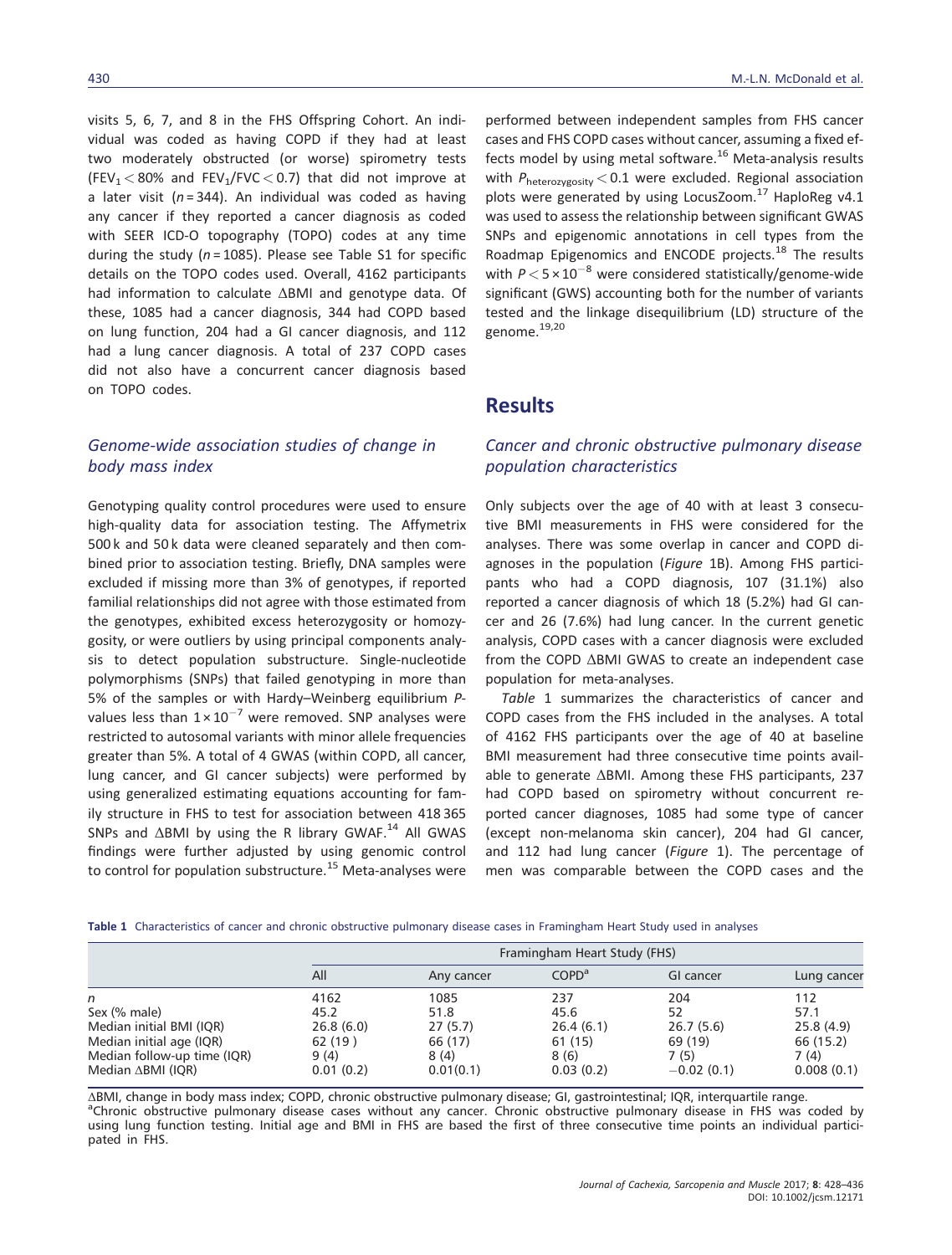total subset with ΔBMI, whereas there were more men with a cancer diagnosis in the FHS data than total subset with ΔBMI (Table 1). The lung cancer population had the highest percentage of men (57.1%). Baseline BMI was comparable between the total FHS with ΔBMI, COPD, and cancer subsets. The FHS participants with a cancer diagnosis were older (median: 66 years) than those with COPD without cancer (median: 61 years) and the collective FHS population with ΔBMI (median: 62 years). The GI cancer case subset had the oldest median baseline age of 69 years (Table 1). The follow-up time was comparable among the COPD, cancer, and total populations with ΔBMI (follow-up time range: 7–9 years). Overall, most participants' BMI increased slightly (median ΔBMI: 0.01) during the interval used to evaluate BMI. On average, the COPD population's BMI increased the most (median ΔBMI: 0.03), and the GI cancer population was the only population that lost BMI overall (median ΔBMI: - 0.02).

#### Genome-wide association studies of change in body mass index in cancer and chronic obstructive pulmonary disease cases

The quantile–quantile and Manhattan plots summarizing the results from the individual ΔBMI GWASes among cancer and COPD cases are presented in Figures S1–S4. All SNP results with suggestive associations  $(P < 5 \times 10^{-5})$  are presented in Tables S2–S5. No SNP reached a level of GWS ( $P < 5 \times 10^{-8}$ ) in the GWAS of  $\Delta$ BMI among all cancer cases (Figure S1). However, two SNPs achieved GWS with ΔBMI separately among COPD or GI cancer cases. More specifically, rs41526344, within the CNTN4 gene, was significantly associated with  $\triangle$ BMI among COPD cases ( $\beta$  = 0.13,  $P = 4.3 \times 10^{-8}$ ). CNTN4 codes for contactin 4, a neuronal network axon-associated cell adhesion molecule implicated in the genetics of neuropsychiatric disorders. $21$  Further, rs4751240 was significantly associated with ΔBMI among GI cancer cases ( $\beta$ =0.10,  $P = 1.9 \times 10^{-8}$ ) and is located within the Dedicator of Cytokinesis 1 (DOCK1) gene, which codes for the dedicator of cytokinesis 1 protein and has a role in myoblast fusion.<sup>22</sup> The *DOCK1* SNP, rs4751240, has a minor allele frequency of 7% in the GI cancer population, and under Hardy–Weinberg equilibrium, we would expect that 0.5% of the population would be homozygous for the variant and 13% would be heterozygous. For the rs41526344 SNP within the CNTN4 gene, we would expect 0.8% of the population to be homozygous and 14.6% to be heterozygous based on the minor allele frequency in the COPD population. The observed genotype frequencies did not differ significantly from those predicted based on the Hardy–Weinberg equilibrium test for these variants or any variant reported in this study.

#### Top single-nucleotide polymorphisms associated with change in body mass index among both cancer and chronic obstructive pulmonary disease cases

To test the hypothesis that shared variants are associated with ΔBMI among cancer and COPD cases, meta-analyses of the ΔBMI GWASs between cancer and COPD cases were performed. For example, separate meta-analyses were run between the ΔBMI GWASes from GI cancer and COPD cases, between the ΔBMI GWASes from lung cancer cases and COPD cases, and so forth. All meta-analysis results with suggestive associations ( $P < 5 \times 10^{-5}$ ) are presented in Tables S8–S10. No variant achieved a level of GWS in the metaanalysis between all cancer cases and COPD cases. The top SNP rs188981  $(\beta_{\text{meta-analysis}}: -0.025, P_{\text{meta-analysis}} = 6.6 \times 10^{-6})$ is located in an intergenic region on chromosome 3 between the genes SUCNR1 and MBLN1 (Figure 2A and Table S6). The GWS association observed among the DOCK1 SNP, rs4751240, and ΔBMI in GI cancer was replicated in the COPD  $\triangle$ BMI GWAS ( $\beta$ <sub>COPD</sub>: 0.08,  $P_{\text{COPD}}$  = 0.014,  $\beta$ <sub>meta-analysis</sub>: 0.1,  $P_{\text{meta-analysis}} = 9.3 \times 10^{-10}$ ; Table S7). This  $\beta$  accounts for a mean increase of  $0.1 \text{ kg/m}^2$  BMI per year in GI cancer cases and of 0.08 kg/m<sup>2</sup> BMI per year in COPD cases after taking age, sex, and change in smoking status into account for each copy of the rs4751240 minor allele (Figure 3). The regional association plot (Figure 2B) demonstrates that the genotyped rs4751240 SNP is intronic within the coding region of DOCK1 and is not in LD with other genotyped variants. When HaploReg was used to examine LD of variants with rs4751240 by using the 1000 Genomes Project haplotypes, only one other variant in the region is in high LD with this SNP (Table S8). The investigation using HaploReg also revealed that rs4751240 alters a motif<sup>23</sup> corresponding to the tumour suppressor Nkx2-8. $^{22,23}$  We also identified an association in the meta-analysis of ΔBMI between lung cancer and COPD cases near the FAM73B gene (rs7042889,  $\beta_{\text{meta-analysis}}$ :  $-0.14$ ,  $P_{\text{meta-analysis}} = 1.4 \times 10^{-7}$ ; Table S10). The HaploReg investigation revealed that rs7042889 is in high LD with eight SNPs that alter regulatory motifs, including rs7873667 which alters a number of motifs including several forkhead box (Fox) motifs (Table S10).

#### **Discussion**

In summary, we report findings from the first GWAS of a cachexia-related trait, ΔBMI, among cancer and COPD cases. We found one SNP, rs41526344, significantly associated with ΔBMI among COPD cases in the CNTN4 gene but were unable to replicate it. The DOCK1 SNP rs4751240 was significantly associated with ΔBMI among GI cancer cases and replicated among COPD cases. We also identified a nearly significant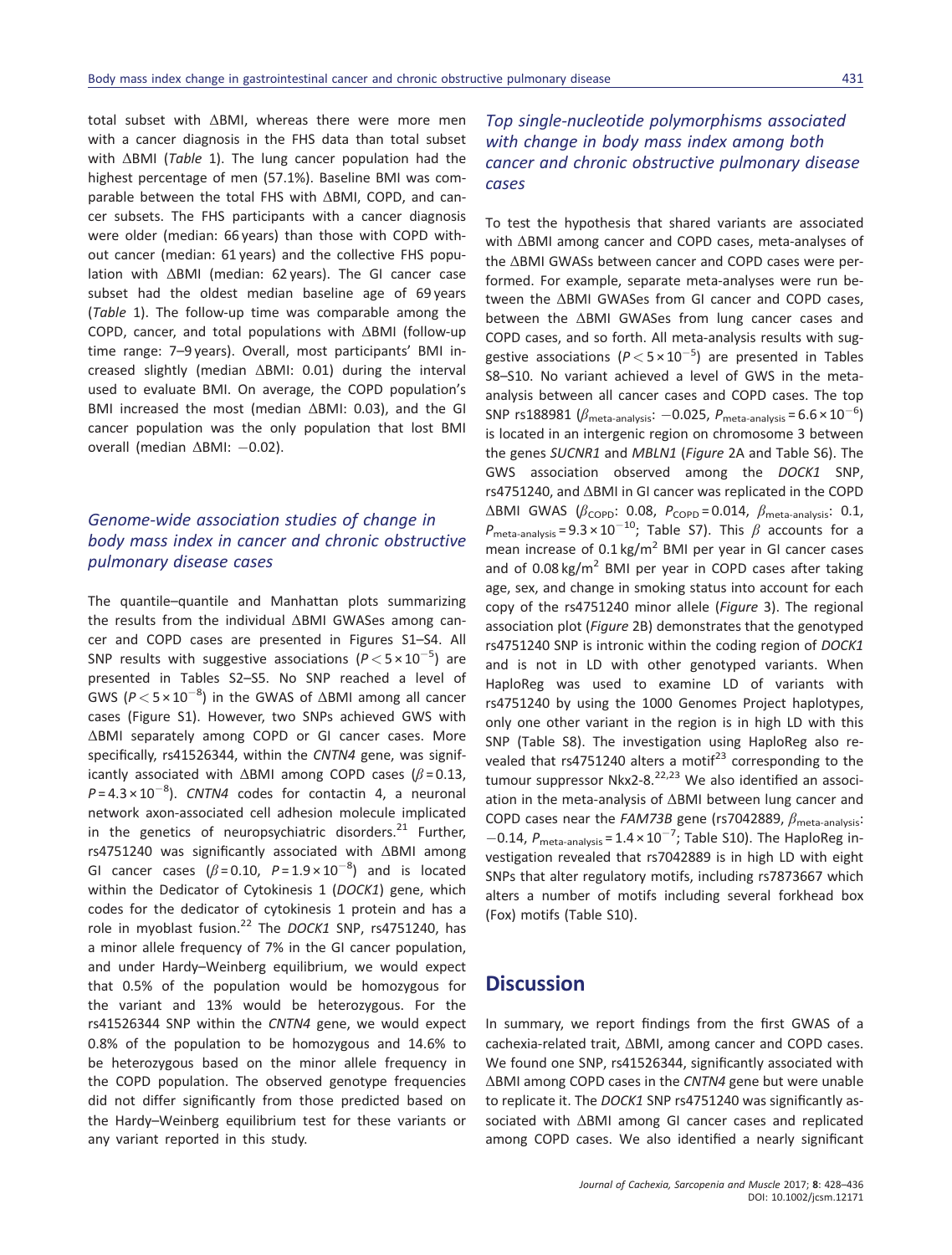Figure 2 Regional association plots of the top regions identified in the meta-analysis between cancer and chronic obstructive pulmonary disease cases: (A) The region on chromosome 3 where the top variant from the meta-analysis investigating change in body mass index among any cancer and chronic obstructive pulmonary disease cases rs188981 ( $\beta$ : -0.025, P = 6.0 × 10<sup>-6</sup>) is located in an intergenic region between the genes SUCNR1 and MBLN1. (B) Displays the DOCK1 region on chromosome 9, where the top variant rs4751240 ( $\beta$  = 0.1, P = 9.3 × 10<sup>-10</sup>) in the meta-analysis between investigating change in body mass index among gastrointestinal cancer and chronic obstructive pulmonary disease cases is located.



Figure 3 Boxplot of change in body mass index stratified by DOCK1 SNP rs4751240 genotype between (A) gastrointestinal cancer cases and (B) and chronic obstructive pulmonary disease cases.



association with rs7042889 in the meta-analysis of ΔBMI between lung cancer and COPD cases near the FAM73B gene.

The rs4751240 SNP in the DOCK1 gene achieved a level of GWS ( $P < 5 \times 10^{-8}$ ) in the analysis of  $\Delta$ BMI among GI cancer cases and replicated nominally in the analyses among COPD cases. DOCK1 is a guanine nucleotide exchange factor, catalysing the exchange of GDP to GTP to activate Rho proteins.<sup>24</sup> In mouse models, knockout of DOCK1 is embryonic lethal with a dramatic reduction of skeletal muscle tissues attributed to a deficiency in myoblast fusion.<sup>22</sup> Myoblast fusion is also critical for satellite cell-mediated muscle regeneration in adults. $25$  As cachexia can be the result of both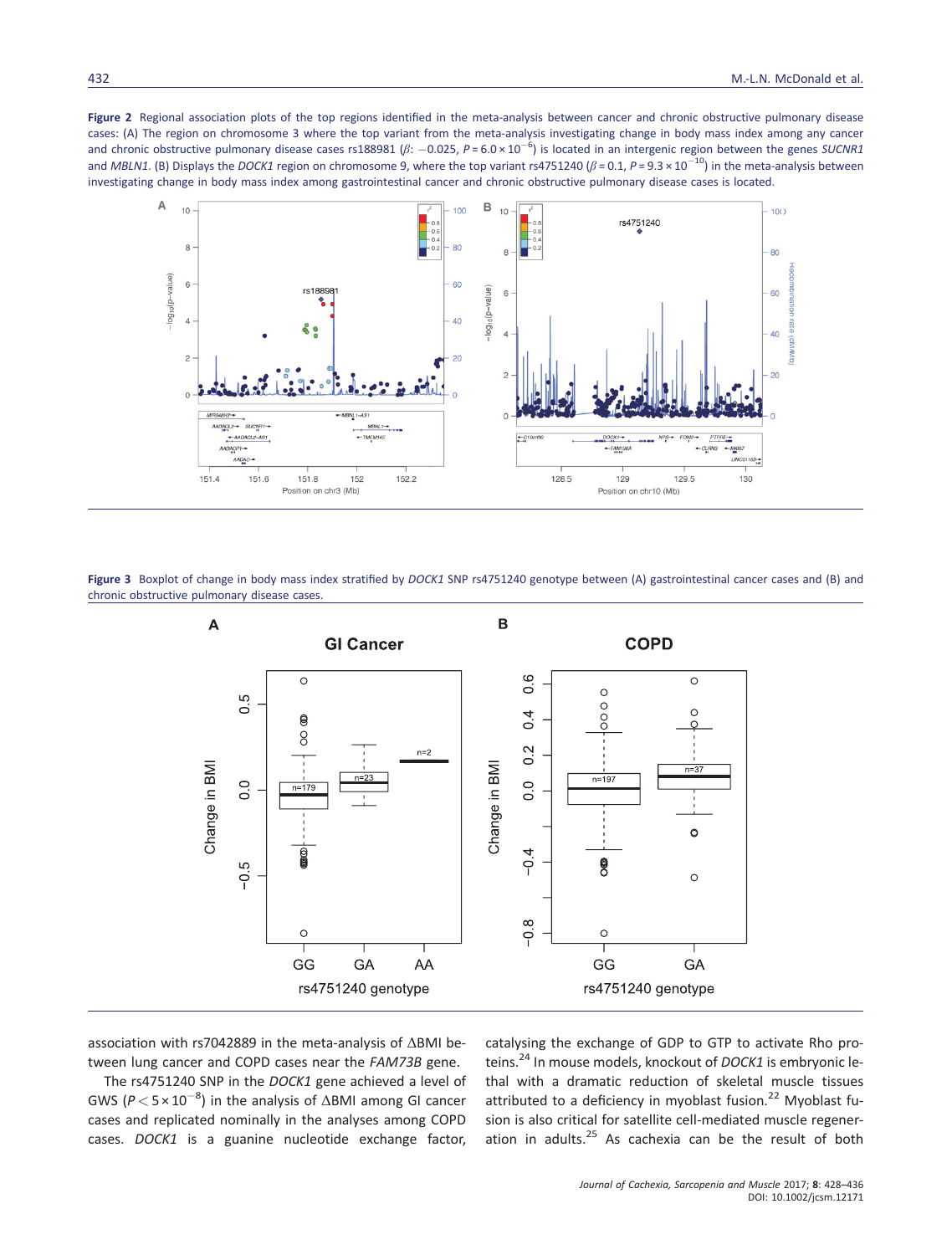increased muscle breakdown and decreased muscle production, genetic variation in DOCK1 may influence muscle regeneration. The DOCK1 SNP, rs4751240, is an intronic variant. SNPs in non-coding regions of the genome may directly alter or may be in LD with genetic variants that alter regulatory regions such as transcription factor or enhancer binding sites and in turn have an effect on gene expression and protein abundance. $^{26}$  The rs4751240 SNP is within a motif for the tumour suppressor Nkx2-8, whose mechanism of tumour suppression is by up-regulating FOXO3a protein encoded by the FOXO3 gene.<sup>27</sup> The Fox class O (FoxO) transcription factor family members FOXO1 and FOXO3 are well known to play a role in energy metabolism, protein breakdown, regulation of muscle mass, and adaptation to exercise.<sup>28</sup> All FoxOs are activated in response to insulin stimulation and/or oxidative stress by phosphorylation at three evolutionarily conserved sites.28 Interestingly, the top SNP associated with ΔBMI in the meta-analysis of lung cancer and COPD cases is in high LD with rs7873667 (Table S10) that disrupts several Fox transcription factors, including FoxO. In a recent mega-GWAS, rs9400239 in FOXO3 was significantly associated with crosssectional BMI ( $\beta$ =0.0019,  $P = 1.61 \times 10^{-8}$ ) in individuals of European ancestry, further supporting the role of this pathway in determining BMI.<sup>4</sup>

The top finding in the meta-analysis of ΔBMI between all cancer and COPD cases is intergenic to SUCNR1 and MBLN1. SUCRN1 codes for the succinate receptor 1 gene, which is a Gprotein coupled receptor for succinate, an intermediate of the citric acid cycle.<sup>29</sup> MBLN1 codes for the muscleblind-like splicing regulator 1, which plays a role in myotonic dystrophy and knockout of the gene in the mouse leads to muscle abnormalities and cataracts.<sup>30</sup> This result, however, fails to achieve a level of genome-wide significance. The power of the analysis may be limited both by the sample size and heterogeneity of ΔBMI trajectories among different types of cancer. The analyses that were performed among different cancer types further reduced the sample size but may have increased the homogeneity of the ΔBMI trajectory, thereby increasing the power to detect the significant association in the GI cancer group.

We identified one variant, rs41526344, significantly associated with ΔBMI among COPD cases in the CNTN4 gene, coding for contactin-4. Contactins are a family of neural immunoglobulin cell adhesion molecules (IgCAMs) with six N-terminal immunoglobulin repeats followed by four fibronectin type III repeats. The prototypical contactin is contactin-1 with shared amino acid identity ranging from 33 to 52% identity with contactin-4 depending on the domain. $21$ Genetic variations in CNTN4, CNTN5, and CNTN6 have been associated with autism spectrum disorders.<sup>31</sup> Increased signal transduction via the mTOR signal transduction pathway is one mechanism common to many autism spectrum disorder genes including contactins. $31$  Interestingly, decreased mTOR signalling is observed during fasting and disease as muscle growth and atrophy depends on the mTOR pathway.<sup>32</sup>

Further, mutations in CNTN1 cause a familial form of the lethal congenital myopathy, a disease whose hallmark is low muscle tone.<sup>33</sup> In the current study, we identified a significant association with a CNTN4 SNP with ΔBMI among COPD cases; however, we were not able to replicate the findings among cancer cases.

There have been a number of candidate gene association studies investigating the genetics of cancer cachexia-related traits such as low BMI, low FFMI, weight loss, and muscle strength, but no GWAS has been reported to our knowledge. Systematic reviews of the genetics of cancer cachexia highlighted genes involved in inflammatory response regulation, homeostasis, pathways directing muscle and fat metabolism, and appetite regulation.<sup>2,3</sup> Among COPD cases, muscle quadricep muscle strength and low FFMI candidate gene studies have reported associations with the Angiotensin Converting Enzyme gene,<sup>34</sup> Bradykinin Receptor gene,<sup>35</sup> IL1β,<sup>36</sup> IL6,<sup>36</sup> TNFα,<sup>36</sup> and vitamin D receptor.<sup>37</sup> Wan and colleagues from our research group<sup>38</sup> reported GWASes findings investigating two continuous outcomes, BMI and FFMI, in COPD cases. They found several SNPs tagging the fat-mass and obesity (FTO) gene significantly associated (meta-analysis:  $P < 5 \times 10^{-7}$ ) with reduced BMI and FFMI in COPD cases. Single-nucleotide polymorphisms in the FTO gene have been repeatedly associated with BMI $^{39-44}$  and diabetes.<sup>45</sup> It is interesting to note that we did not find statistically significant associations with any known cachexia candidate genes. This may indicate that the genetic aetiology of longitudinal BMI is different than cross-sectional BMI; however, larger sample sizes will be required to clarify this issue. The current report begins to fill the void of reported GWASes investigating cachexia-related traits and provides a foundation for expanding this work to larger case populations with more extensive phenotyping for monitoring cachexia.

In the current report, we took advantage of a publicly available dataset to test the hypothesis that a shared genetic aetiology exists for ΔBMI among cancer and COPD cases. We considered SNPs with  $P$   $<$  5  $\times$  10<sup> $-8$ </sup>, the generally accepted threshold for statistical significance in GWAS, as statistically significant because it has been shown to account both for the number of variants tested and the LD structure of the genome.<sup>19,20</sup> Further, the Bonferroni adjusted threshold for 418 365 SNPs tested in four GWASes is  $\alpha = 3.0 \times 10^{-8}$ , and the finding with DOCK1 among GI cancer cases is also below this more conservative level of statistical significance  $(P = 1.9 \times 10^{-8})$ . We do acknowledge that the sample sizes became relatively small when we examined individual groups of cancer patients. Despite this limitation, the rs4751240 finding in DOCK1 did reach a level of genome-wide significance among GI cancer cases, and we were able to replicate the finding among COPD cases contributing to a meta-analysis of  $P = 9.3 \times 10^{-10}$ . This finding supports the hypothesis that a shared genetic aetiology exists for ΔBMI among GI cancer and COPD cases and also underscores the need for further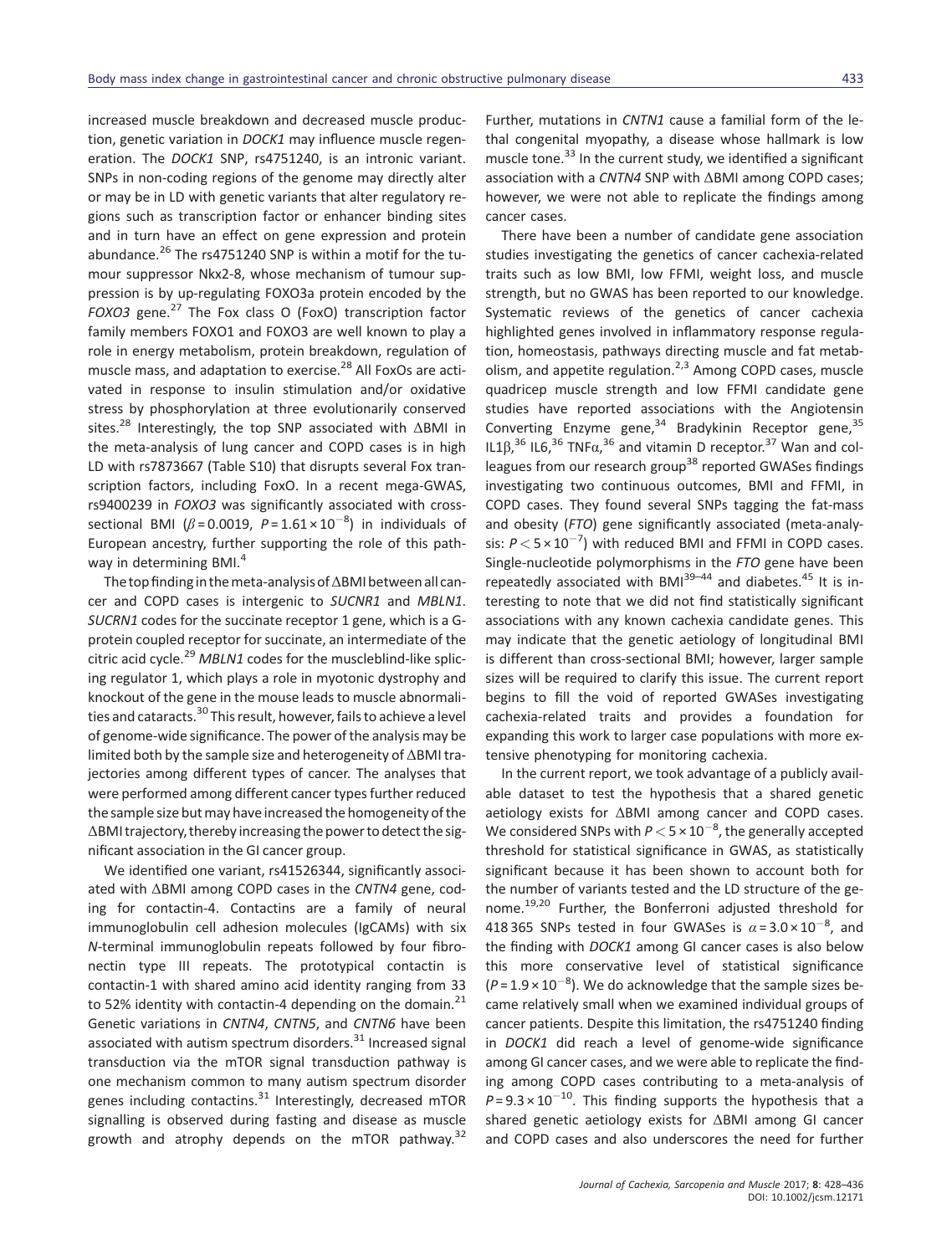investigations into larger cancer and COPD populations to increase the power to detect additional signals. Further, our investigation was underpowered for additional genetic analyses such as epistasis. In future investigations, we plan to investigate the role of epistasis in cachexia by, for example, testing for significant genetic interactions between the DOCK1 SNP identified in the current analyses and variants in other candidate genes whose role in cachexia has been implicated.

Further limitations of the analyses include an inability to address the temporal relationship between disease diagnoses and ΔBMI in our analyses. It is possible, for example, that an individual received a cancer diagnosis many years before the initial BMI time point used to generate the ΔBMI phenotype in FHS. We performed our analyses in a longitudinal, population-based cohort and screened for participants over the age of 40 and only considered the last three consecutive BMI measurements reported among cancer and COPD cases. The median age for the first BMI measurement included in the GI cancer analysis was 69 with a median follow-up period of 7 years (Table 1). With the focus on the last three consecutive time points with BMI data available in FHS combined with the advanced age of the population under investigation, the majority of cancer diagnoses would most likely have been made either prior or during the window we investigated ΔBMI. Although timing of diagnosis of cancer relative to ΔBMI is important, even more important issues are the stage, extent, and treatment of the cancer, including consideration of course of chemotherapy and any resultant toxicity, relative to ΔBMI. We plan to pursue these more detailed characterizations in future studies. Cancers are likely present for years before diagnoses are made, and the pre-diagnosis duration is typically unknown. We think that the fact that we have found interesting genetic association results with these limitations argues that there are likely important signals to find.

The current report has many limitations. We mined a publically available study, the FHS, to investigate ΔBMI among COPD and cancer cases. The FHS participants had BMI measured every 2–4 years. The ideal study design would ascertain patients for longitudinal assessments of cachexia, including measuring BMI and/or more precise measurements of muscle mass every 3–6 months in addition to other characteristics established in the cachexia consensus definition.<sup>8</sup> Further, our sample sizes became small when we restricted analyses to cancer and COPD subsets of the population. As we used a hypothesis-free approach to search for genetic variants associated with ΔBMI among cancer and COPD cases, replicating the finding in independent populations ascertained for cachexia will be a crucial next step.

The current analysis demonstrates evidence for the involvement of the DOCK1 gene with ΔBMI among both GI cancer and COPD cases. The current investigation has highlighted genes known for their involvement in energy metabolism and muscle maintenance as associated with ΔBMI. Future directions will include collection and analysis of gene expression

data to identify expression biomarkers associated with ΔBMI among COPD and cancer cases in addition to more information on cancer diagnosis, stage, extent, and treatment. Our future efforts will be directed at analysing additional longitudinal data characterizing both genetic and gene expression to gain further insight on biomarkers that can be used to monitor the development and prognosis of cachexia.

#### Acknowledgements

The authors certify that they comply with the ethical guidelines for publishing in the Journal of Cachexia, Sarcopenia and Muscle: update  $2015^{46}$  A portion of the results of this manuscript have been published in the form of an abstract: the American Society of Human Genetics Conference, Baltimore, MD, 2015. The FHS is conducted and supported by the National Heart, Lung, and Blood Institute (NHLBI) in collaboration with Boston University (contract no. N01-HC-25195). This manuscript does not necessarily reflect the opinions or views of the FHS, Boston University, or NHLBI. SHARe Illumina genotyping was provided under an agreement between Illumina and Boston University.

This study was funded by the National Institutes of Health– National Heart, Lung, and Blood Institute (N02-HL-64278, N01 HC 25195, P01 HL105339, R01 HL111759, R01 HL113264, K99 HL121087); Parker B Francis Foundation.

#### Online supplementary material

Additional Supporting Information may be found in the online version of this article at the publisher's web-site:

Figure S1. Quantile-Quantile and Manhattan plots of GWAS results of the FHS ΔBMI phenotype in any cancer cases Figure S2. Quantile-Quantile and Manhattan plots of GWAS results of the FHS ΔBMI phenotype in COPD cases Figure S3. Quantile-Quantile and Manhattan plots of GWAS results of the FHS ΔBMI phenotype in GI cancer cases Figure S4. Quantile-Quantile and Manhattan plots of GWAS results of the FHS ΔBMI phenotype in lung cancer cases Table S1. ICD-O TOPO codes used to classify cancer cases. Table S2. Suggestive results ( $P < 5x10^{-5}$ ) from the GWAS of ΔBMI in any cancer cases **Table S3.** Suggestive results ( $P < 5x10^{-5}$ ) from the GWAS of ΔBMI in GI cancer cases Table S4. Suggestive results ( $P < 5x10^{-5}$ ) from the GWAS of ΔBMI in COPD cases Table S5. Suggestive results ( $P <$  5x10<sup>-5</sup>) from the GWAS of ΔBMI in lung cancer cases

**Table S6.** Suggestive results ( $P < 5x10^{-5}$ ) from the GWAS of ΔBMI in breast cancer cases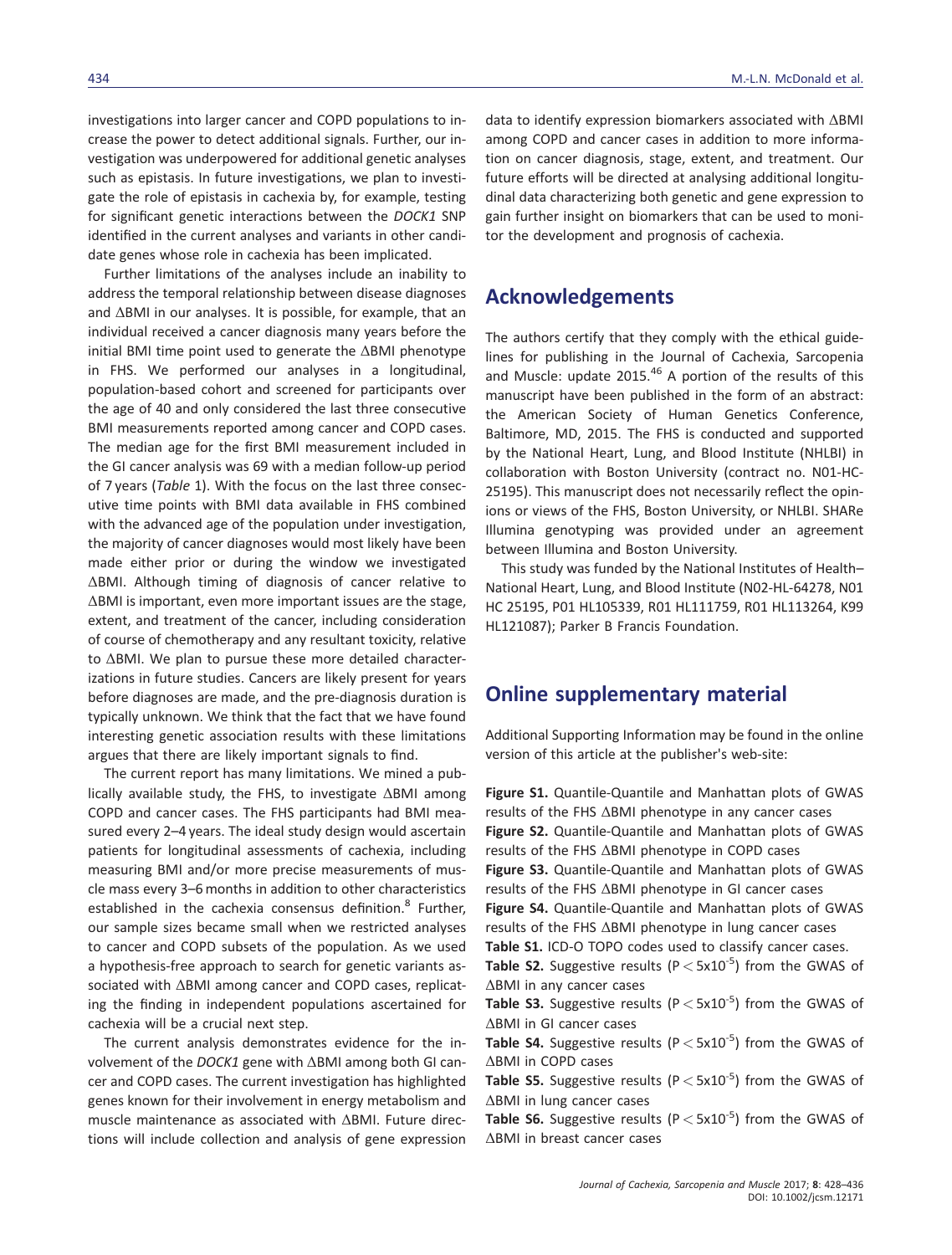**Table S7.** Suggestive results ( $P < 5x10^{-5}$ ) from the GWAS of ΔBMI in prostate cancer cases

**Table S8.** Suggestive results ( $P < 5x10^{-5}$ ) from the meta-analysis GWAS of ΔBMI in any cancer cases with GWAS of ΔBMI COPD cases.

Table S9. Suggestive results ( $P < 5x10^{-5}$ ) from the meta-analysis GWAS of ΔBMI in GI cancer cases with GWAS of ΔBMI COPD cases.

Table S10. Suggestive results ( $P < 5x10^{-5}$ ) from the metaanalysis GWAS of ΔBMI in lung cancer cases with GWAS of ΔBMI COPD cases.

### Conflict of Interest

M.-L.N. McDonald declares that she has no conflict of interest. S. Won declares that he has no conflict of interest. M. Mattheisen declares that he has no conflict of interest. P.J. Castaldi declares that he has no conflict of interest. M. H. Cho declares that he has no conflict of interest. E. Rutten declares that she has no conflict of interest. M. Hardin declares that she has no conflict of interest. W.-K. Yip declares that he has no conflict of interest. S. Rennard is the Richard and Margaret Larson Professor of Pulmonary Research at University of Nebraska Medical Center and has a number of relationships with companies who provide products and/or services relevant to outpatient management of chronic obstructive pul-

monary disease, including A2B Bio, Almirall, APT, AstraZeneca, Boehringer Ingelheim, Chiesi, CME Incite, CSL Behring, Dailchi Sankyo, Decision Resources, Dunn Group, Easton Associates, Forest, Gerson, GlaxoSmithKline, Johnson and Johnson, Medimmune, Novartis, Novis, Nycomed, Otsuka, Pearl, Pfizer, PriMed, Pulmatrix, Roche, Takeda, and Theravance; these relationships include serving as a consultant, advising regarding clinical trials, speaking at continuing medical education programmes, and performing funded research both at basic and clinical levels. S. Rennard is employed by AstraZeneca in which he owns shares. S. Rennard does not own any stock in any other pharmaceutical companies. D.A. Lomas has received grant support, honoraria, and consultancy fees from GlaxoSmithKline who sponsored the ECLIPSE study. E.F.M. Wouters declares that he has no conflict of interest. A. Agusti reports grants and personal fees from Astra-Zeneca, GSK, MSD, and Menarini and personal fees from Novartis, TEVA, and Chiesi outside the submitted work. R. Casaburi has received honoraria and consulting fees from Boehringer-Ingelheim, GlaxoSmithKline, Novartis, Astellas, and Astra Zeneca. C. Lange declares that he has no conflict of interest. G. O'Connor declares that he has no conflict of interest. C.P. Hersh declares that he has no conflict of interest. E.K. Silverman has received honoraria and consulting fees from Merck, grant support and consulting fees from GlaxoSmithKline, and honoraria and travel support from Novartis in the past 3 years.

#### References

- 1. Manolio TA. Bringing genome-wide association findings into clinical use. Nat Rev Genet 2013;14:549–558.
- 2. Tan BH, Ross JA, Kaasa S, Skorpen F, Fearon KC. Identification of possible genetic polymorphisms involved in cancer cachexia: a systematic review. J Genet 2011; 90:165–177.
- 3. Johns N, Tan BH, MacMillan M, Solheim TS, Ross JA, Baracos VE, et al. Genetic basis of interindividual susceptibility to cancer cachexia: selection of potential candidate gene polymorphisms for association studies. J Genet 2014;93: 893–916.
- 4. Locke AE, Kahali B, Berndt SI, Justice AE, Pers TH, Day FR, et al. Genetic studies of body mass index yield new insights for obesity biology. Nature 2015;518: 197–206.
- 5. Winkler TW, Justice AE, Graff M, Barata L, Feitosa MF, Chu S, et al. The influence of age and sex on genetic associations with adult body size and shape: a large-scale genome-wide interaction study. PLoS Genet 2015;11:e1005378.
- 6. Austin MA, Friedlander Y, Newman B, Edwards K, Mayer-Davis EJ, King MC. Genetic influences on changes in body mass index: a longitudinal analysis of women twins. Obes Res 1997;5:326–331.
- 7. Hunt MS, Katzmarzyk PT, Perusse L, Rice T, Rao DC, Bouchard C. Familial resemblance of 7-year changes in body mass and adiposity. Obes Res 2002;10:507–517.
- 8. Evans WJ, Morley JE, Argiles J, Bales C, Baracos V, Guttridge D, et al. Cachexia: a new definition. Clin Nutr 2008;27:793–799.
- 9. Morley JE, Thomas DR, Wilson M-MG. Cachexia: pathophysiology and clinical relevance. Am J Clin Nutr 2006;83: 735–743.
- 10. von Haehling S, Anker SD. Prevalence, incidence and clinical impact of cachexia: facts and numbers—update 2014. J Cachexia Sarcopenia Muscle 2014;5: 261–263.
- 11. Arthur ST, Noone JM, Van Doren BA, Roy D, Blanchette CM. One-year prevalence, comorbidities and cost of cachexia-related inpatient admissions in the USA. Drugs Context 2014;3:212265.
- 12. Govindaraju DR, Cupples LA, Kannel WB, O'Donnell CJ, Atwood LD, D'Agostino RB Sr, et al. Genetics of the Framingham Heart Study population. Adv Genet 2008;62:33–65.
- 13. Hankinson JL, Odencrantz JR, Fedan KB. Spirometric reference values from a sample of the general U.S. population. Am J Respir Crit Care Med 1999; 159:179–187.
- 14. Chen MH, Yang Q. GWAF: an R package for genome-wide association analyses with family data. Bioinformatics 2010;26: 580–581.
- 15. Devlin B, Roeder K. Genomic control for association studies. Biometrics 1999;55: 997–1004.
- 16. Willer CJ, Li Y, Abecasis GR. METAL: fast and efficient meta-analysis of genomewide association scans. Bioinformatics 2010;26:2190–2191.
- 17. Pruim RJ, Welch RP, Sanna S, Teslovich TM, Chines PS, Gliedt TP, et al. LocusZoom: regional visualization of genome-wide association scan results. Bioinformatics 2010;26:2336–2337.